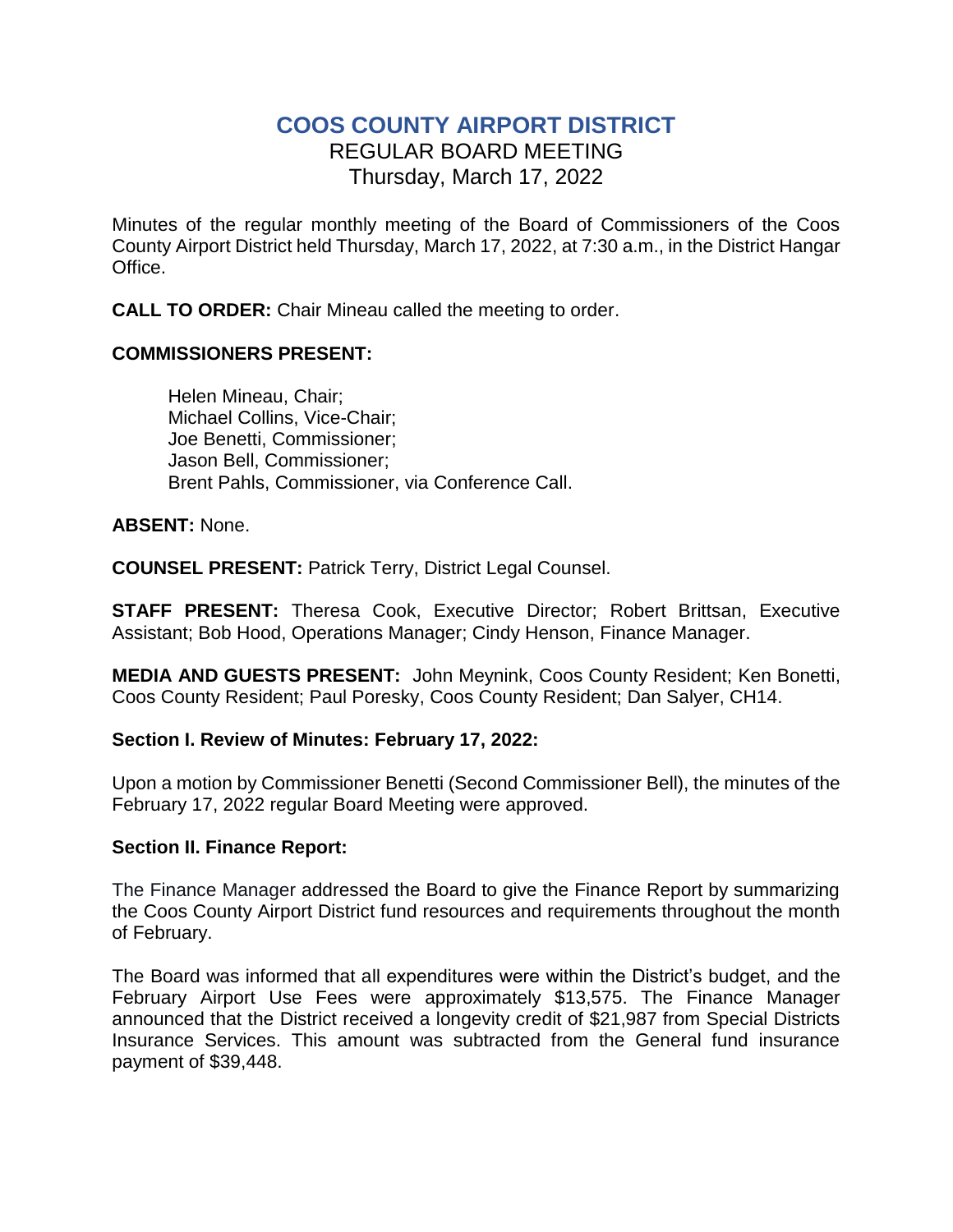The Finance Manager stated that the retainage for the BLM Tenant Improvement project had been paid in the amount of \$123,817.70. Commissioner Benetti asked, and the Executive Director stated that the District has not yet been reimbursed for the BLM project, and won't be until the project was closed out; however, the construction has been completed. It was explained that GSA would pay the District a lump sum, and the remaining balance would be paid in monthly installments through the increased lease payments.

The Board was informed that the DHS Fund was expected to exceed appropriations for operational costs in April. The DHS Fund budget for operations was \$181,321 with expenditures, as of end of February, at \$167,861. The potential deficit was due to attorney costs exceeding expectations, unexpected HVAC repairs, and an increase in general maintenance costs. It was recommended to transfer appropriations of \$40,000 from "Transfers Out to General Fund" to "Operations". Commissioner Benetti asked, and was informed that the District and DHS have settled on the lease rate per square foot.

The Finance Manager stated that the District intended to apply a 3.35% interest rate for computing present values on long-term lease contracts for GASB87 calculations.

### **Section III. Review of Invoices:**

The Board reviewed new invoices through March 16, in the amount of \$470,163.25. Upon a motion by Commissioner Bell (Second Vice-Chair Collins), the invoices through March 16, in the amount of \$470,163.25 were approved.

#### **Section IV. Staff Reports:**

The Operations Manager approached the Board to present the Operations Report.

The Operations Manager updated the Board on the progress of the FedEx hangar remodel. District Maintenance staff finished installing the restrooms, office walls and carpeting; the plumbing and electrical, would be finished by local technicians the following week.

The Board was informed that the District had repaired a depression that had developed on the FedEx ramp that occurred due to settling of the underlying fill material.

The Operations Manager stated that two (2) of the District's four (4) backup generators had failed during their annual load test. The cooling system in the Airfield Lighting generator had been repaired, and the ATC Tower generator was waiting on repair parts.

The Operations Manager announced that the Aircraft Rescue and Fire Fighting (ARFF) truck, whose foam system had failed several months ago due to a faulty valve, was repaired and placed back into service.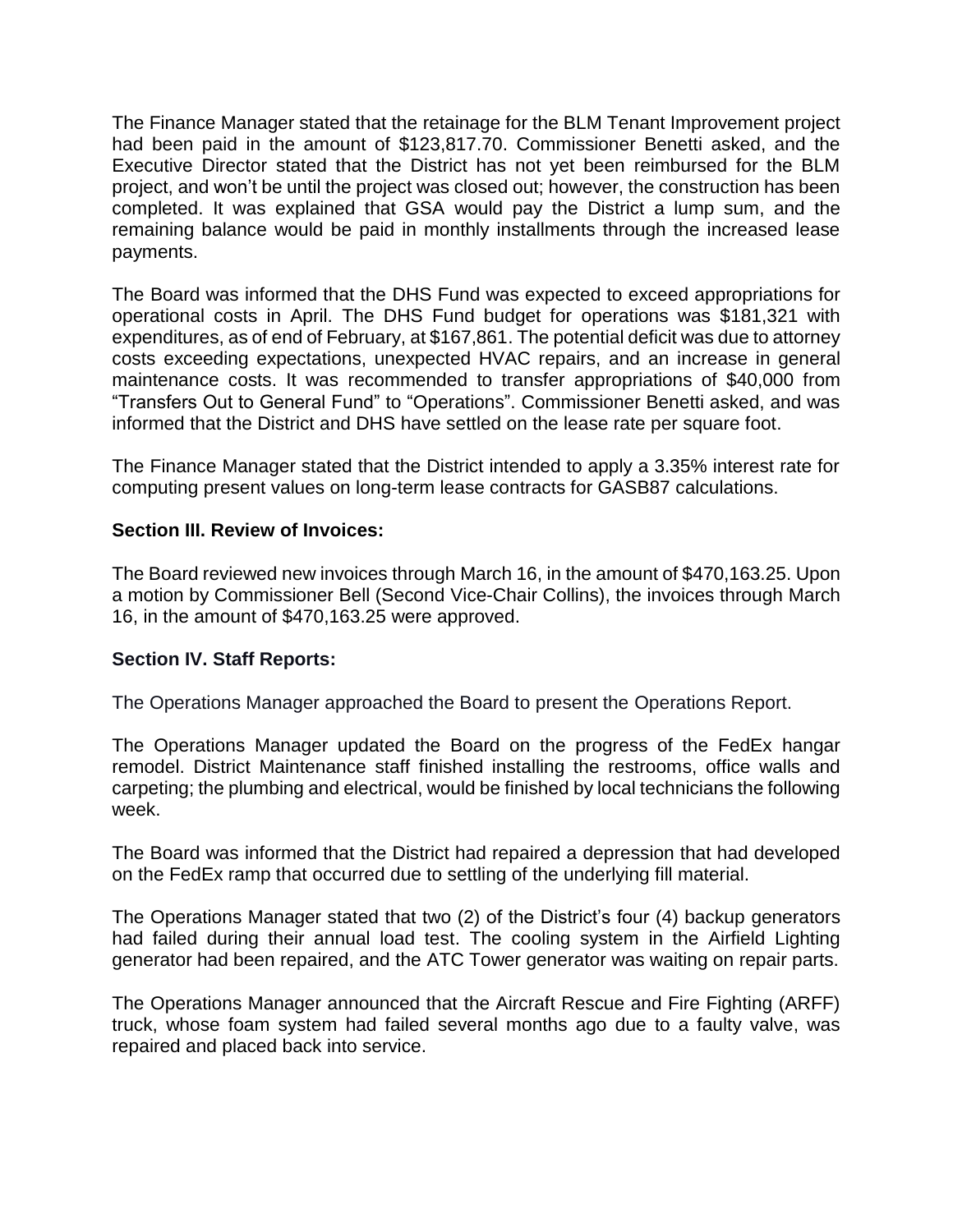The Board was informed that the District repaired the REACH facilities black water pump that had stopped working over the weekend.

The Operations Manager stated that the Airfield Lighting Regulator had been repaired. Vice-Chair Collins asked, and the Operations Manager stated that the internal circuit board was the issue. Commissioner Benetti asked, and was informed that the regulator was still under warranty and was replaced at no cost to the District. The Taxiway lights were operating on a backup until the new regulator was installed.

The Executive Director addressed the Board to discuss the Executive Directors Report.

The Executive Director announced that the San Francisco Air Service winter schedule was five (5) days a week, excluding Tuesdays and Saturdays; daily flights are expected to begin in May. The seasonal Denver flight was scheduled to begin May 8, and run through September 28.

The Executive Director announced that the District would be receiving Government Infrastructure funds for the next five (5) years; one-million six-thousand dollars (\$1,006,000) in the first year, and one-million dollars (\$1,000,000) in the second year, with the proceeding three (3) years not yet announced. The District intended to use the first million for the Apron Expansion project, which would be constructed with concrete over asphalt, for its durability. The Board discussed the funding of the Apron Expansion project and the bidding process.

The Board was informed that the ARFF Facility project was still waiting on some interior finish work to be completed. Commissioner Benetti asked, and the Board discussed the finishing issues, which included painting the plywood wall and addressing the cracks in the kitchen's concrete flooring, which a vinyl flooring could cover. While the kitchen floor was not severe, there were cracks in the driveway that were not up to standards and would need attention. Vice-Chair Collins offered to review future project plans.

The Executive Director stated that the environmental assessment for the fencing project took longer than expected, causing the project to miss the deadline for the FAA's funding cycle this year.

The FedEx lease was on the Action Items for Boards approval.

The Board was informed that the Maintenance Shop would need to be demolished for the Apron Expansion project. The asbestos removal was expected to cost approximately thirty-two thousand dollars (\$32,000). The Executive Director explained that the Apartments would also likely need to be removed; however, the demolition was not eligible for FAA funding. Commissioner Benetti asked, and was informed that all tenants would be moved out of the apartments by the end of March.

The Executive Director announced that the Budget Committee meeting was scheduled for May 4<sup>th</sup>.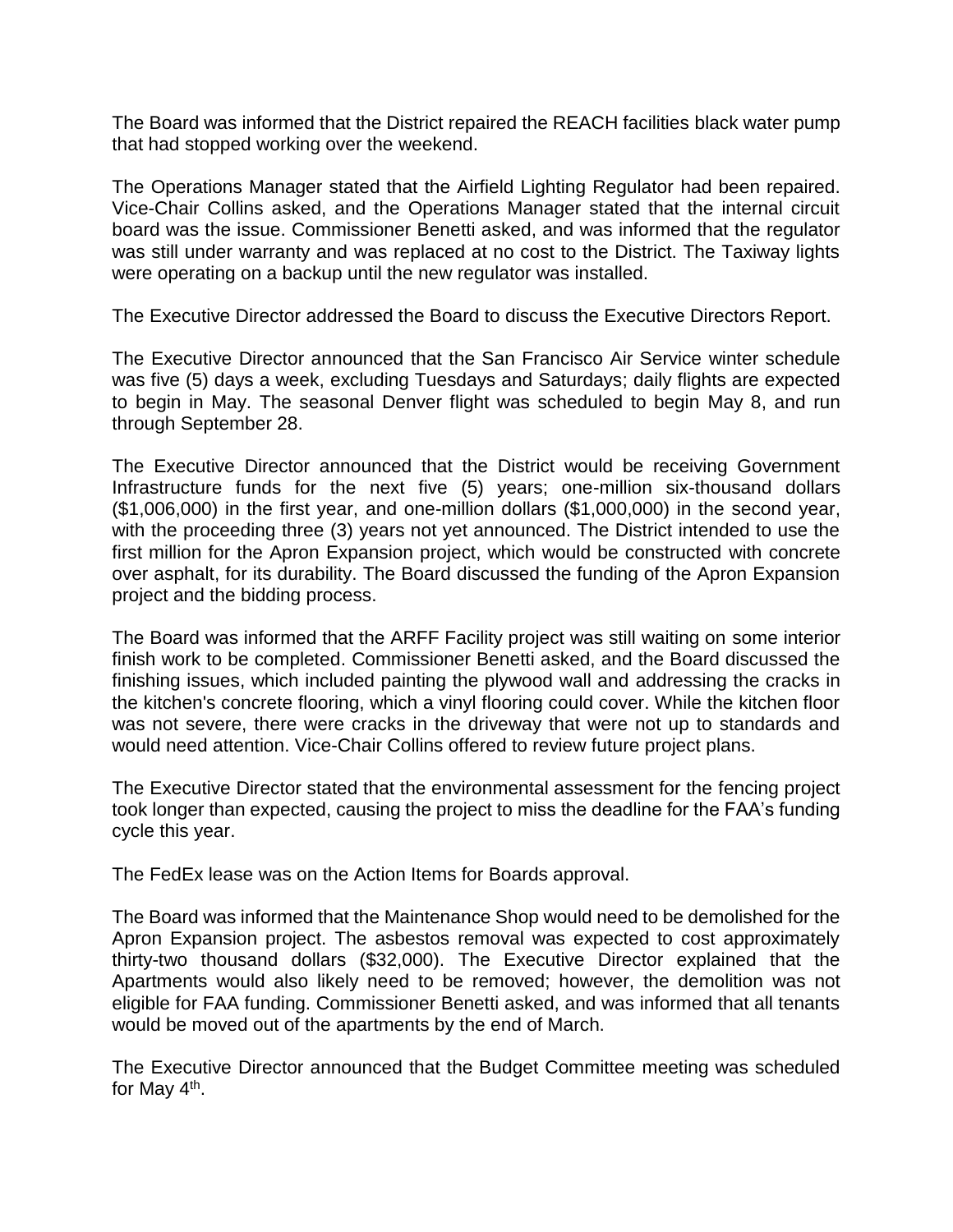#### **Section V. Legal Discussion of Action Items:**

The District Legal Counsel informed the Board of any legal aspect associated with the approval of the Action Items.

#### **Section VI. Action Items:**

Commissioner Bell (Second Commissioner Collins), moved to approve the 2022/23 Fiscal Year Budget Calendar. Motion passed.

Commissioner Bell (Second Commissioner Collins), moved to approve the Executive Director as the Budget Officer for the fiscal year 2022/23 budget process. Motion passed.

Commissioner Benetti (Second Commissioner Bell), moved to approve resolution 2022- 03-01 the intra-fund transfer from the DHS Facility Fund "Transfer to General Fund" line item to the DHS "Materials and Services" line item, in the Total Amount of \$40,000. Motion passed.

Commissioner Benetti (Second Commissioner Bell), moved to approve Pacific Environmental for the asbestos removal for the building located at 1390 W. Airport Way in the amount of \$32,043. Motion passed.

Commissioner Bell (Second Commissioner Benetti), moved to approve the FedEx Lease agreement for a term of three (3) years commencing approximately March 18, 2022, and expiring February 28, 2025. Motion passed.

Commissioner Benetti (Second Commissioner Bell), moved to adopt an implied interest rate of 3.35% for leases with lease terms beginning prior to July 1<sup>st</sup> 2021, with the most recent interest rate for leases with terms beginning after July 1<sup>st</sup>, 2021. The Executive Director explained how the District decided to use the specific interest rate. Motion passed.

The Board discussed the Action Item to approve an annual advertising sponsor agreement with Hooked on Oregon in the amount of \$12,000, and decided to table the motion for the time being.

#### **Section VII. Commissioner Comments:**

Chair Mineau expressed condolences to the family of Johanna Warner, the District's previous Executive Assistant, who had recently passed.

The next regular Board meeting was to take place April 21, 2022.